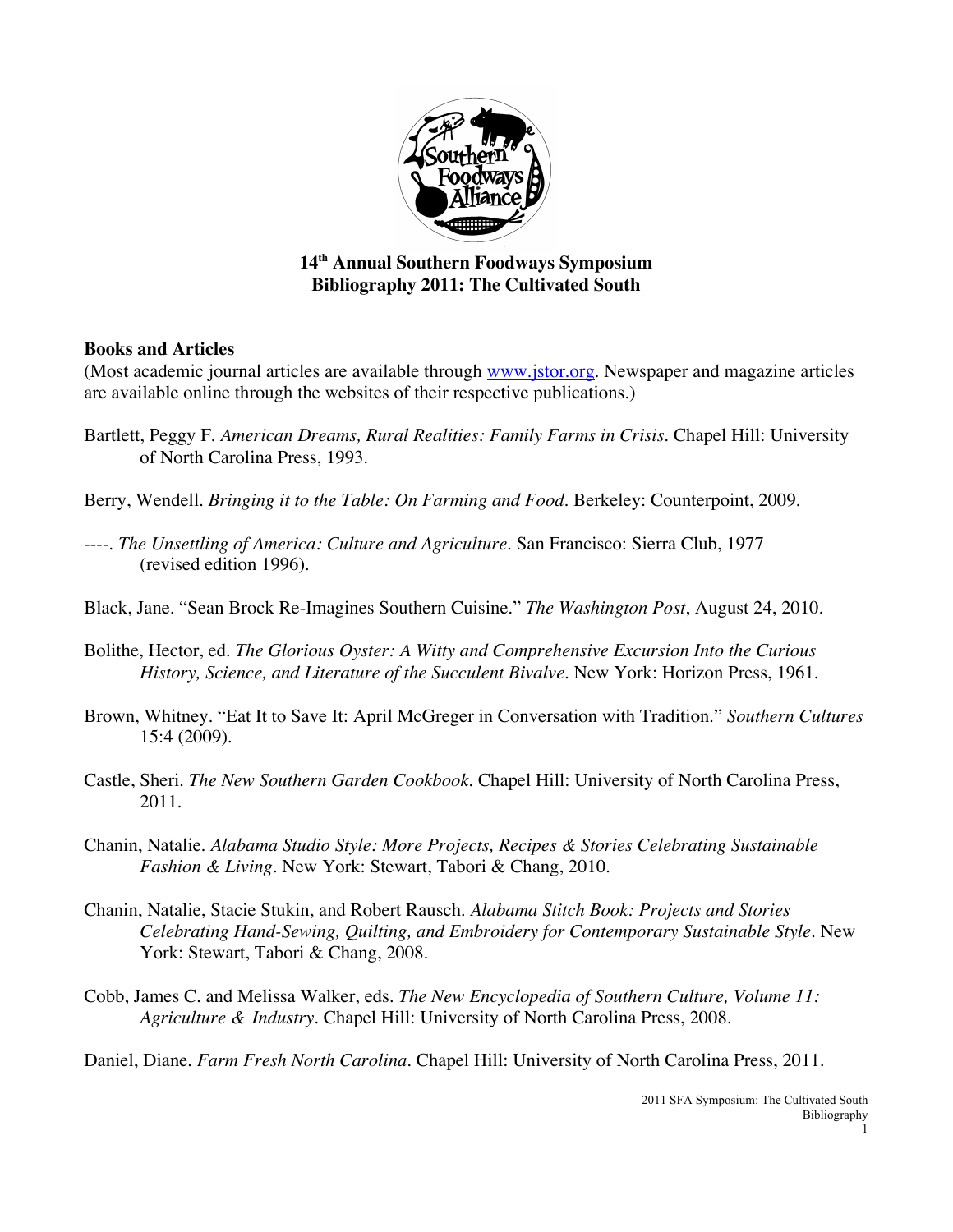- Daniel, Pete. "African American Farmers and Civil Rights (*Pigford v. Glickman*)." *Journal of Southern History.* 73:1 (February 2007).
- Davis, Edward, and John Morgan. "Collards in North Carolina." *Southeastern Geographer* 45:1 (2005): 67–82.
- Davis, Edward, John Morgan, Mark Farnham, and J.P. Smith. "Neglected Landraces of Collard (*Brassica oleracea L. var. viridis*) from the Carolinas (USA)." *Genetic Resources & Crop Evolution 55* (2008): 797-801.
- Edge, John T, ed. *The New Encyclopedia of Southern Culture, Volume 7: Foodways*. Chapel Hill: University of North Carolina Press, 2007.
- Engelhardt, Elizabeth. *A Mess of Greens: Southern Gender and Southern Food*. Athens: University of Georgia Press, 2011.
- ----. "Canning Tomatoes, Growing 'Better and More Perfect Women': The Girls' Tomato Club Movement." *Southern Cultures* 15:4 (2009).
- Fertel, Randy. *The Gorilla Man and the Empress of Steak: A New Orleans Family Memoir*. Jackson: University Press of Mississippi, 2011.
- Finnegan, Eleanor. "Case Study: Images of 'Land; among Islamic Farmers in the U.S." *Grounding Religion, Re-Thinking Nature: A Field Guide to the Study of Religion and Ecology*. New York: Routledge, 2010.
- ----. "Cultivating Faith: The Relationship Between Islam and Sustainable Agriculture in Rural Communities of American Muslims." *Global Food Insecurity: Rethinking Agricultural and Rural Development Paradigm and Policy.* Houten, Netherlands: Springer, 2011.
- Green, Rayna. "Mother Corn and the Dixie Pig: Native Food in the Native South." *Southern Cultures* 15:4 (2009).
- Hersey, Mark. *My Work Is That of Conservation: An Environmental Biography of George Washington Carver*. Athens: University of Georgia Press, 2011.
- Jones, Lu Ann. *Mama Learned Us to Work: Farm Women in the New South*. Chapel Hill: University of North Carolina Press, 2002.
- Keiner, Christine. *The Oyster Question: Scientists, Watermen, and the Maryland Chesapeake Bay since 1880*. Athens: University of Georgia Press, 2009.
- Kingsolver, Barbara. *Animal, Vegetable, Miracle: A Year of Food Life*. New York: Harper Collins, 2007.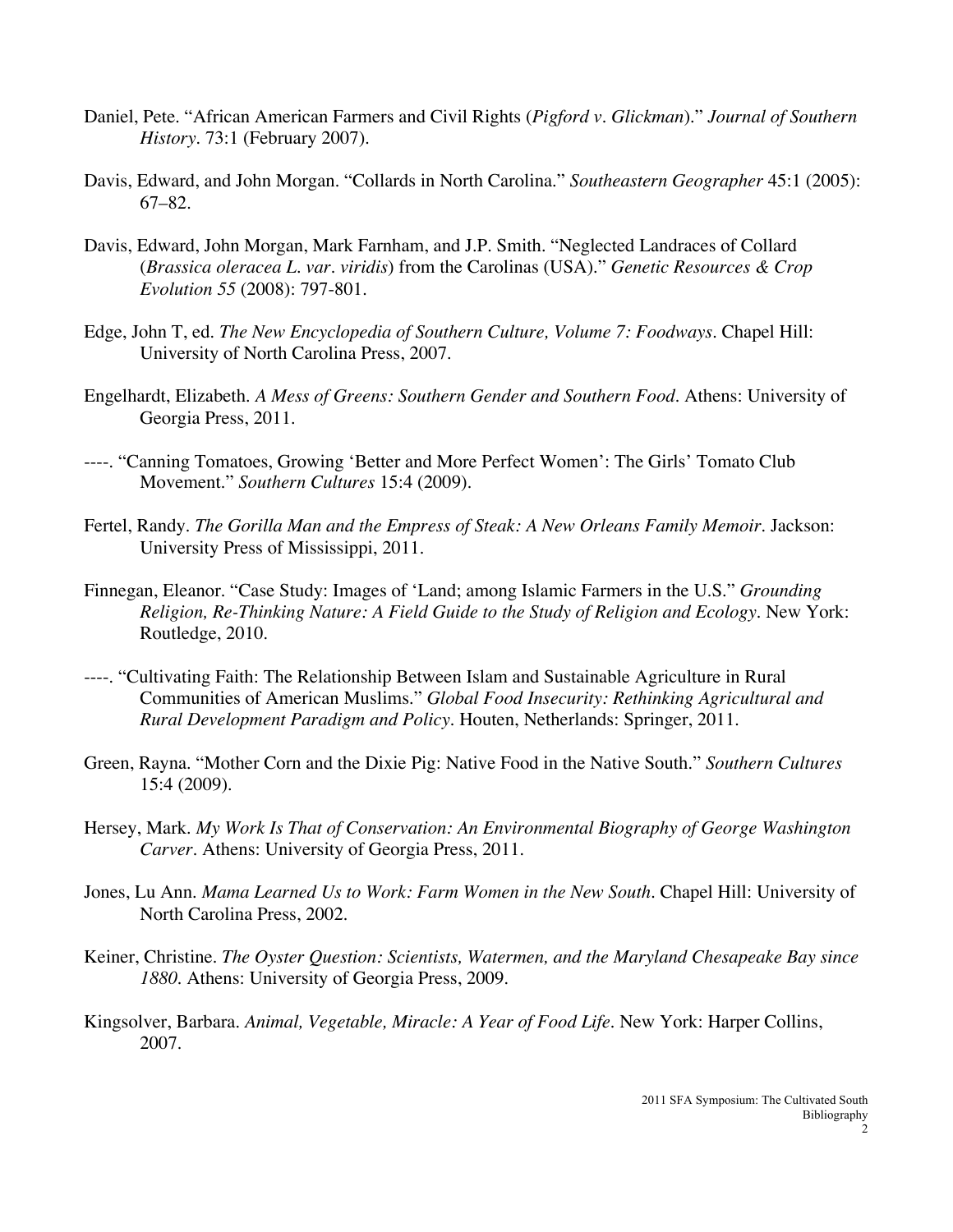- McFee, Michael. *The Napkin Manuscripts: Selected Essays and an Interview*. Knoxville: University of Tennessee Press, 2006.
- ----. *The Smallest Talk*. Durham, NC: Bull City Press, 2007.
- Melosi, Martin, ed. *The New Encyclopedia of Southern Culture, Volume 8: Environment.* Chapel Hill: University of North Carolina Press, 2007.
- Morgan, Phillip, ed. *African American Life in the Georgia Lowcountry: The Atlantic World and the Gullah Geechee*. Athens: University of Georgia Press, 2010.
- Myers, Kendra. "Pimento Cheese." Pimento Cheese Invitational. Southern Foodways Alliance, 2003.
- Ownby, Ted. *American Dreams in Mississippi: Consumers, Poverty & Culture, 1830–1998*. Chapel Hill: University of North Carolina Press, 1999.
- Pendarvis, Jack. *Awesome*. San Francisco: MacAdam/Cage Publishing, 2008.
- Pennick, Jerry and Heather Gray. "Racism in the U.S. Farm Program: The Plight of Black Farmers. Atlanta Journal-Constitution. December 14, 2006.
- Pollan, Michael. *The Omnivore's Dilemma: A Natural History of Four Meals*. New York: Penguin, 2006.
- Rushing, Felder. *Slow Gardening: A No-Stress Philosophy for all Senses and Seasons*. White River Junction, VT: Chelsea Green Publishing, 2011.
- Sanders, Dori. *Clover*. New York: Ballantine, 1991.
- ----. *Dori Sanders' Country Cooking: Recipes and Stories from the Family Farm Stand.* Chapel Hill: Algonquin, 2003.
- Sauceman, Fred W. *Cornbread Nation 5: The Best of Southern Food Writing*. Athens: Universityof Georgia Press, 2010.
- Shields, David S. "Prospecting for Oil." *Gastronomica* 10:4 (2009).
- Squibb, Robert. *The Gardener's Calendar for South-Carolina, Georgia, and North-Carolina*. Originally published in 1787; reprinted by University of Georgia Press in 2008 with a foreword by J. Kirkland Moore.
- Stolberg, Sheryl Gay. "With Apology, Fired Official Is Offered a New Job." *The New York Times*, July 21, 2010.
- Sutter, Paul S. and Christopher Manganiello, eds. *Environmental History and the American South: A Reader*. Athens: University of Georgia Press, 2009.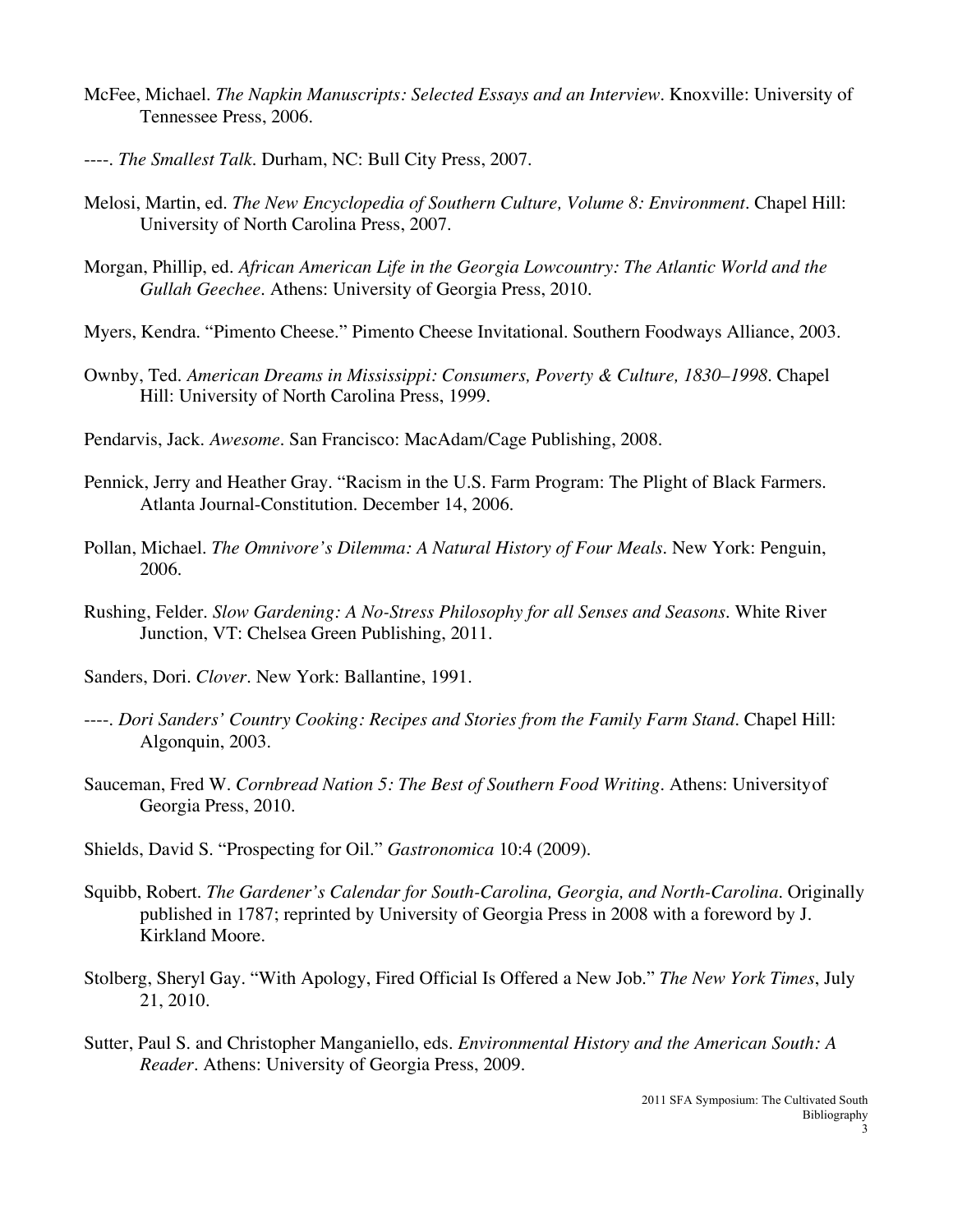Sutterfield, Ragan. *Farming as a Spiritual Discipline*. Indianapolis: Doulos Christou Press, 2009.

- Thompson, Charles, and Melinda Wiggins. *The Human Cost of Food: Farmworkers' Lives, Labor, and Advocacy*. Austin: University of Texas Press, 2002.
- Walker, Judy. "A Fan of the Iconic New Orleans Vegetable, the Mirliton Man, Is Planting Seeds of Recovery." *The New Orleans Times-Picayune*, August 6, 2009.
- Walker, Melissa. *Southern Farmers and their Stories: Memory and Meaning in Oral History*. Lexington, Kentucky: University Press of Kentucky, 2006.
- Wallace, Emily. "'It Was There for Work': Pimento Cheese in the Carolina Piedmont." MA thesis. Folklore Program, University of North Carolina-Chapel Hill, 2010.
- Walter, Eugene. *The Happy Table of Eugene Walter: Southern Spirits in Food and Drink*. Edited by Donald Goodman and Thomas Head. Chapel Hill: University of North Carolina Press, 2011.
- Wondrich, Dave. *Punch: The Delights (and Dangers) of the Flowing Bowl*. New York: A Perigee Book, 2010.
- Young, Kevin. *Ardency: A Chronicle of the Amistad Rebels*. New York: Knopf, 2011.
- ----. *Dear Darkness: Poems*. New York: Knopf, 2008.
- **Films** (Available for streaming at www.southernfoodways.org unless otherwise noted)
- *Carolina Grist*. Joe York for the Southern Foodways Alliance, 2010.
- *Cud*. Joe York for the Southern Foodways Alliance, 2009.
- *Feeding the Soul at Jones Valley Urban Farm*. Matthew Graves for the Southern Foodways Alliance, 2006.
- *Pimento Cheese, Please!* Nicole Lang, 2011. (View the trailer at http://www.youtube.com/watch?v=c4nkIBqyquM)
- *Proceed and Be Bold!*. Laura Zinger, 20k films, 2008. (View the trailer at www.20kfilms.com)
- *Ride that Pig to Glory*. Joe York for the Southern Foodways Alliance, 2010.
- *Saving Seeds*. Joe York and Matt Bruder for the Southern Foodways Alliance, 2003.
- *The W.H.O. Farm*. Joe York for the Southern Foodways Alliance, 2008.